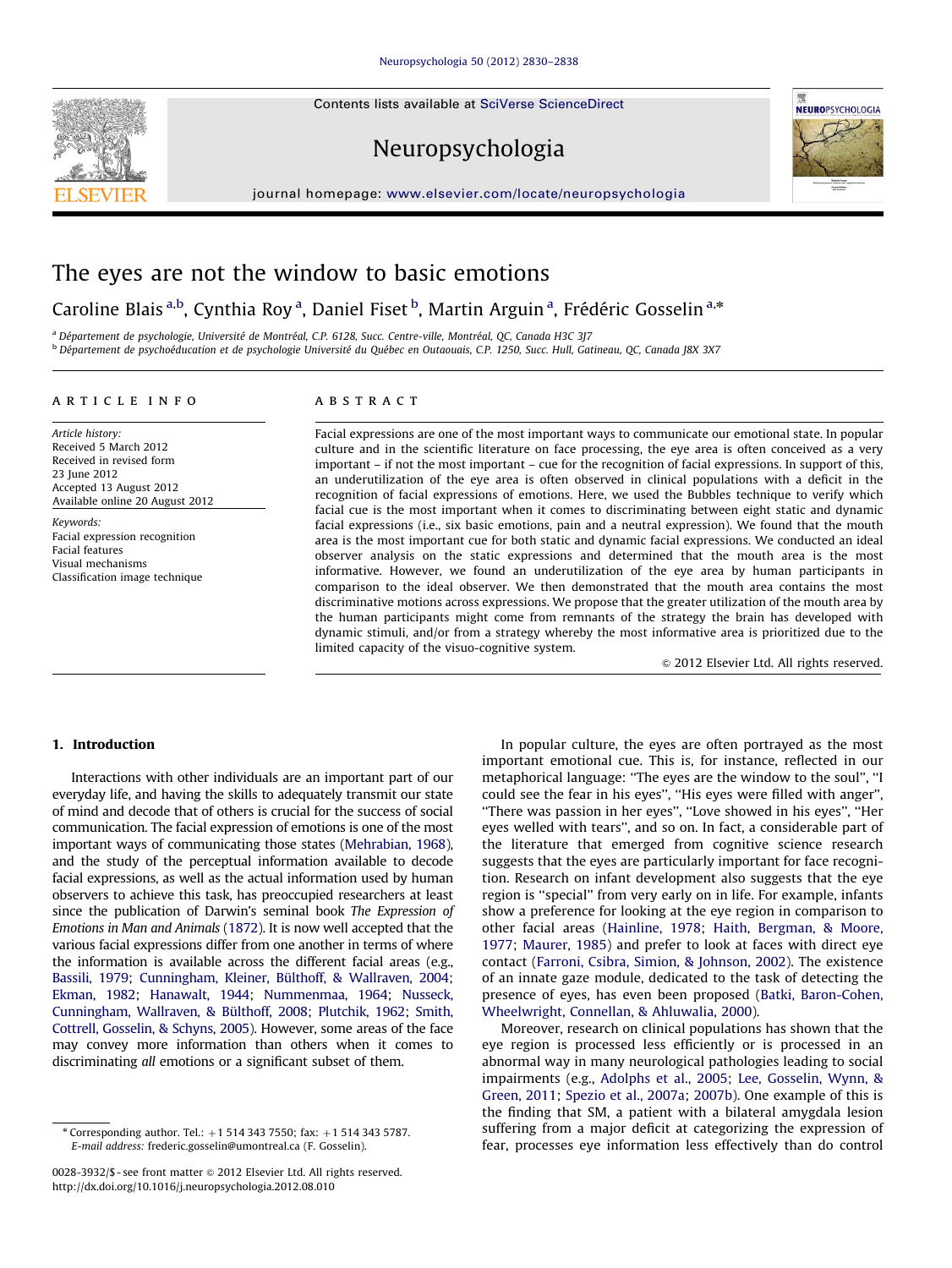<span id="page-1-0"></span>subjects [\(Adolphs et al., 2005](#page-7-0)). Furthermore, this patient's performance with the expression of fear returns to normal when she is instructed to look at the eyes. Similarly, schizophrenia patients rely less on the high spatial frequencies in the eye region than control participants when categorizing fear [\(Lee, Gosselin, Wynn, & Green,](#page-7-0) [2011](#page-7-0)). Adults with autism, who show a deficit in the categorization of facial expressions ([Humphreys, Minshew, Leonard, & Behrmann,](#page-7-0) [2007](#page-7-0); [Harms, Martin,](#page-7-0) & [Wallace, 2010\)](#page-7-0), have also been shown to process the eye region less efficiently than normal participants [\(Baron-Cohen, Wheelwright, & Jolliffe, 1997](#page-7-0); [Spezio et al., 2007a;](#page-8-0) [2007b\)](#page-8-0). Acquired prosopagnosic patients, who have been shown to process the eye region less efficiently than controls [\(Bukach, Bub,](#page-7-0) [Gauthier, & Tarr, 2006](#page-7-0); [Bukach, LeGrand, Kaiser, Bub, & Tanaka,](#page-7-0) [2008](#page-7-0); [Caldara et al., 2005;](#page-7-0) [Rossion, Kaiser, Bub,](#page-8-0) & [Tanaka, 2009](#page-8-0)), also suffer from a deficit in discriminating facial expressions of emotions [\(Humphreys, Avidan,](#page-7-0) [& Behrmann, 2007](#page-7-0)). Thus, many neuropsychological phenomena associated with a failure in facial expression categorization involve an underutilization of the eyes.

From the observations listed above, it is tempting to conclude that the eyes are more important than any other facial area for the discrimination of facial emotions. However, the studies that have directly addressed the question of which facial features are useful for the discrimination of basic facial expressions of emotions have led to contradictory results. Some have found that the lower part of the face was more important than the upper part of the face ([Dunlap, 1927](#page-7-0); [Ruckmick, 1921\)](#page-8-0) and some have found no greater importance of one part of the face over another ([Baron-Cohen](#page-7-0) [et al., 1997](#page-7-0); [Coleman, 1949;](#page-7-0) [Frois-Wittman, 1930](#page-7-0)). In a related vein, eye-tracking studies that have examined how ocular fixations are distributed on faces during the recognition of facial expressions have found a roughly equal sampling of the mouth and eye areas [\(Eisenbarth](#page-7-0) & [Alpers, 2011;](#page-7-0) [Jack et al., 2009\)](#page-7-0). However, eye fixation patterns are partly dissociable from information use ([Arizpe, Kravitz, Yovel, & Baker, 2012](#page-7-0); [Jonides, 1981;](#page-7-0) [Posner, 1980](#page-8-0); see however, [Rayner, 1998;](#page-8-0) [Deubel](#page-7-0) [& Schneider,](#page-7-0) [2003;](#page-7-0) [Godjin](#page-7-0) [& Theeuwes, 2003\)](#page-7-0), and the question of interest here is what visual information is actually used to discriminate facial expressions from one another.

Our primary aim here is to discover which facial information is the most important when it comes to discriminating a significant subset of facial emotions. The data that will be analyzed in this paper is part of a larger project in which we examined many dimensions of the visual information extraction strategies employed for the discrimination of static and dynamic facial expression of emotions using the Bubbles technique [\(Gosselin & Schyns, 2001\)](#page-7-0). Here, we will focus on the spatial and the temporal dimensions of the data. Our secondary aim is to examine if the use of information varies between static and dynamic stimuli. We will also present a novel analysis of the data from [Smith et al. \(2005\),](#page-8-0) who have used static Bubbles to verify which facial information is the most important to discriminate each expression of basic emotion from one another.

#### 2. Methods

## 2.1. Participants

Forty-one Caucasian participants (14 males; 24.2 years old on average) with normal or corrected-to-normal visual acuity took part in the experiment with static stimuli, and 59 different participants (30 males; 23.9 years old on average) took part in the experiment with dynamic stimuli. All procedures were carried out with the ethics approval of the Université de Montréal.

## 2.2. Materials and stimuli

Stimuli were displayed on a calibrated high-resolution CRT monitor with a refresh rate of 60 Hz. The experimental program was written in Matlab, using functions from the Psychophysics Toolbox ([Brainard, 1997;](#page-7-0) [Pelli, 1997](#page-8-0)). The stimulus width subtended 5.72 degrees of visual angle.

The stimuli were created using a validated database composed of highly recognizable pictures and videos of 10 Caucasian actors' faces spontaneously expressing one of eight states (i.e., anger, disgust, fear, happy, pain, sad, surprise, and a neutral expression; [Roy et al., 2007](#page-8-0)). The database as well as normative data are available at the following address: [http://mapageweb.umontreal.ca/gosselif/](http://mapageweb.umontreal.ca/gosselif/STOIC.rar) [STOIC.rar.](http://mapageweb.umontreal.ca/gosselif/STOIC.rar) The videos consisted of 15 frames, displayed at a rate of 30 Hz, starting with a neutral expression that naturally deployed into one of the eight expressions mentioned above and ending with the apex of the expression. They lasted a total duration of 500 ms. The static stimuli consisted of the apex of the facial expressions mentioned above, displayed for a duration of 500 ms. All the stimuli were gray-scaled and their luminance was normalized. To minimize the head movements that occurred while the actors made the facial expressions, the stimuli were also spatially aligned frame by frame to ensure that the eyes and nose were located at about the same spatial coordinates across frames and stimuli.

To reveal the visual information useful for the discrimination of facial expressions, we used the Bubbles technique. The Bubbles technique consists of randomly sampling the visual information contained in a stimulus, such that, on each trial, a different subset of this information is rendered available to the participant. The performance of the participant with these subsets of information indicates which parts of the stimulus are most useful in performing the task. Here, we sampled the static expressions on the space (i.e.,  $x$ ,  $y$  coordinates of the face) and on the spatial frequency dimensions; and we sampled the dynamic expressions on the space, spatial frequency and time dimensions.

For each trial, the creation of a bubblized stimulus went as follows: first, the image of a facial expression was decomposed into five spatial frequency bands (128–64, 64–32, 32–16, 16–8, 8–4 cycles/image, or 86–43, 43–21.5, 21.5–10.8, 10.8–5.4, 5.4–2.7 cycles/face; the remaining low frequency bandwidth served as a constant background; see [Fig. 1a](#page-2-0), top row) using the Laplacian pyramid [\(Burt &](#page-7-0) [Adelson, 1983](#page-7-0)). With dynamic stimuli, the spatial frequency decomposition was performed on each frame of the videos (see [Fig. 1b](#page-2-0), top row, for an example with the third spatial frequency band). Then, independently for each spatial frequency band, the bubbles' locations (i.e., a bubble is a Gaussian aperture through which the information is visible) were randomly selected (see [Fig. 1a](#page-2-0) and b, middle row). On the space dimension, the size of the bubbles (FWHM:  $14.1, 28.3, 56.5, 113.0$ ) and 226.1 pixels) was adjusted as a function of the frequency band so that each bubble revealed 1.5 cycles of spatial information. Because the size of the bubbles increased as the spatial scale became coarser, the number of bubbles differed across scales to keep the size of the sampled area constant across frequency bands. The size of the bubbles also varied as a function of spatial frequency on the time dimension (i.e., with dynamic bubbles), such that their duration increased as the spatial frequency band increased (FWHM: 14.1, 28.3, 56.5, 113.0, and 226.1 pixels on the space dimension and 7.3, 6.1, 5.1, 4.2 and 3.5 frames on the time dimension). This was done to take into account the faster processing of lower spatial frequencies ([Hughes, Fendrich,](#page-7-0) & [Reuter-Lorenz, 1990](#page-7-0); [Parker, Lishman, &](#page-8-0) [Hughues, 1992\)](#page-8-0). A pointwise multiplication was then performed between the bubbles' masks and the filtered images (see [Fig. 1a](#page-2-0) and b, bottom row). Finally, the information revealed by the bubbles was fused across the five frequency bands to produce an experimental stimulus ([Fig. 1](#page-2-0)a, bottom row, rightward picture).

#### 2.3. Procedure

Each participant completed 4000 trials divided into experimental sessions comprising 160 trials each. On each trial, the sequence of events went as follows: a fixation point was first displayed in the center of the screen for 200 ms and was immediately replaced by the stimulus (i.e., a bubblized image or video of a facial expression). The stimulus was displayed for 500 ms and was then replaced by a homogenous grey screen that remained visible until the participant responded. The participant was instructed to press on the keyboard key that corresponded to the facial expression he had perceived. Responses were not restricted by time pressure. No accuracy feedback was provided. The accuracy was maintained at 56% correct on average (i.e., halfway between chance and perfect performance) across all expressions by adjusting the total number of bubbles on the stimulus on a trial-by-trial basis using QUEST [\(Watson](#page-8-0) & [Pelli, 1983](#page-8-0)). We used a constant number of bubbles across expressions because we did not want this parameter to become a cue for the recognition. A threshold of 56% correct (midway between chance and perfect performance) was chosen to make sure that the performance would reach neither ceiling for facial expressions that are easier to recognize, such as happy, nor floor for facial expressions that are more difficult to recognize, such as fear.

#### 3. Results

#### 3.1. Classification plane and classification volume

A mean of 144.3 bubbles (SD: 119.6) and of 241.3 bubbles (SD: 253.6) were necessary to maintain the average performance at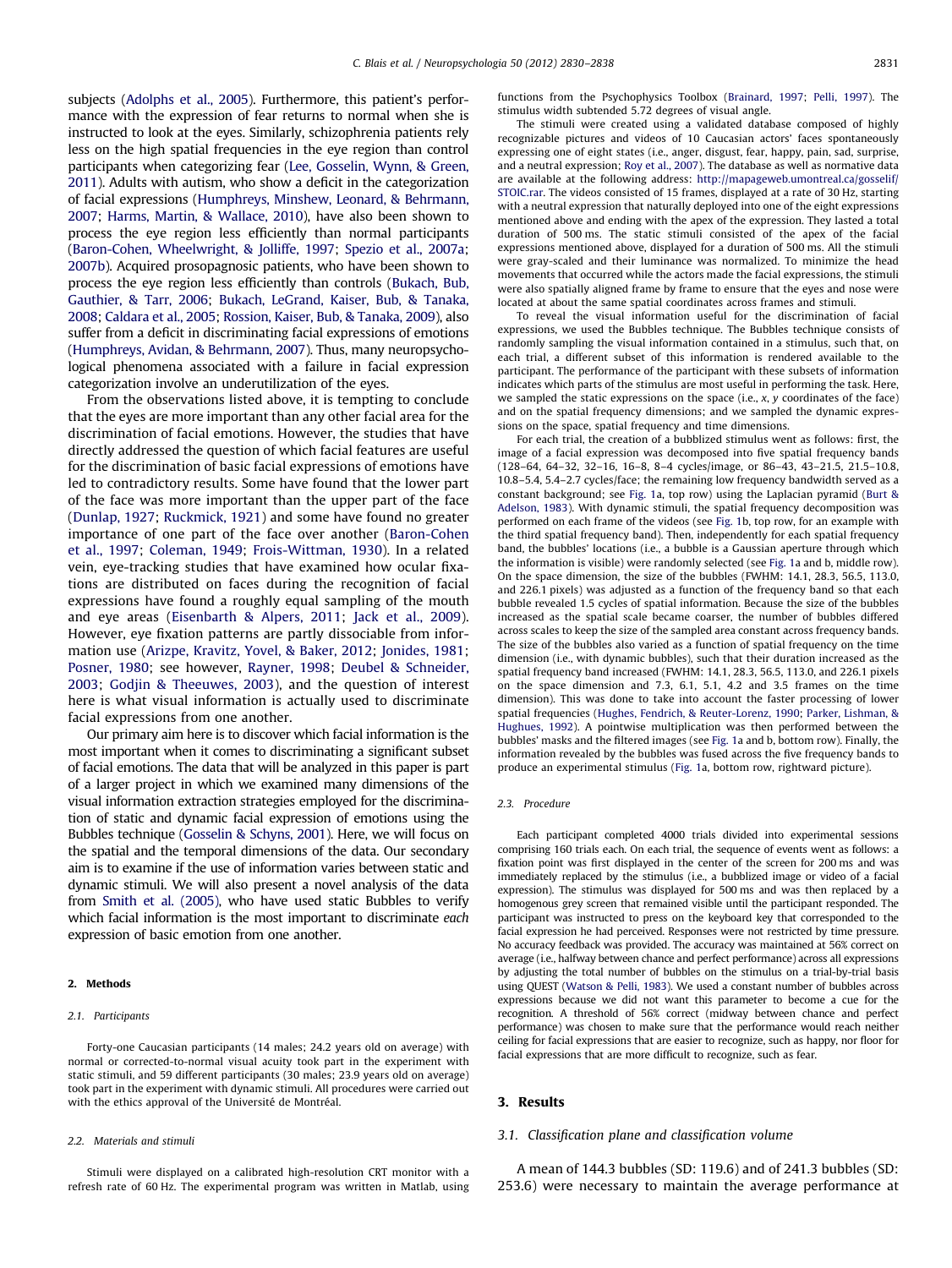<span id="page-2-0"></span>

Fig. 1. Illustration of the creation of a bubblized stimulus. (a) Procedure with static stimuli. A facial expression image was decomposed into five spatial frequency bands (top row). Bubbles were then placed at random locations separately for each spatial frequency band (middle row). The information revealed by the bubbles (bottom row) was then fused across the five frequency bands to produce an experimental stimulus. (b) With dynamic stimuli, the procedure to create a bubblized stimulus was very similar to the procedure for static stimuli, except that the decomposition into five spatial frequency bands was performed on each frame. Here, we illustrate the procedure for the third frequency band and the first 10 frames of the video. The same procedure was repeated on each frequency band. Each frame of the video was decomposed into five frequency bands (top row represents the third frequency band). Bubbles were then placed randomly at different locations and frames, separately for each spatial frequency band (middle row). The bottom row illustrates the information revealed by the bubbles on each frame.

56% for the static and the dynamic version of the experiment, respectively.

The visual information useful in categorizing facial expressions of emotions was determined using an analysis procedure that amounts to a multiple linear regression on the bubbles masks (explanatory variables) and on the participant's response accuracy (predictor variable). In other words, for each participant, each facial expression, and each spatial frequency band, a weighted sum of all the bubbles centers was calculated, using the accuracies transformed into z-score values as weights. This resulted in 3D volumes (or 4D volumes in the dynamic version of the experiment) of regression coefficients that will be referred to as classification volumes. These classification volumes were then summed across participants, leading to one classification volume per expression and per spatial frequency. These classification volumes were transformed into z-scores. We used the voxels (i.e., volume elements) outside the face area to calculate the mean and standard deviation of the distribution of the null hypothesis. Since we were particularly interested in verifying the location of the most useful visual information across all facial expressions in a categorization task, we then summed the classification volumes across the eight expressions tested and across the five spatial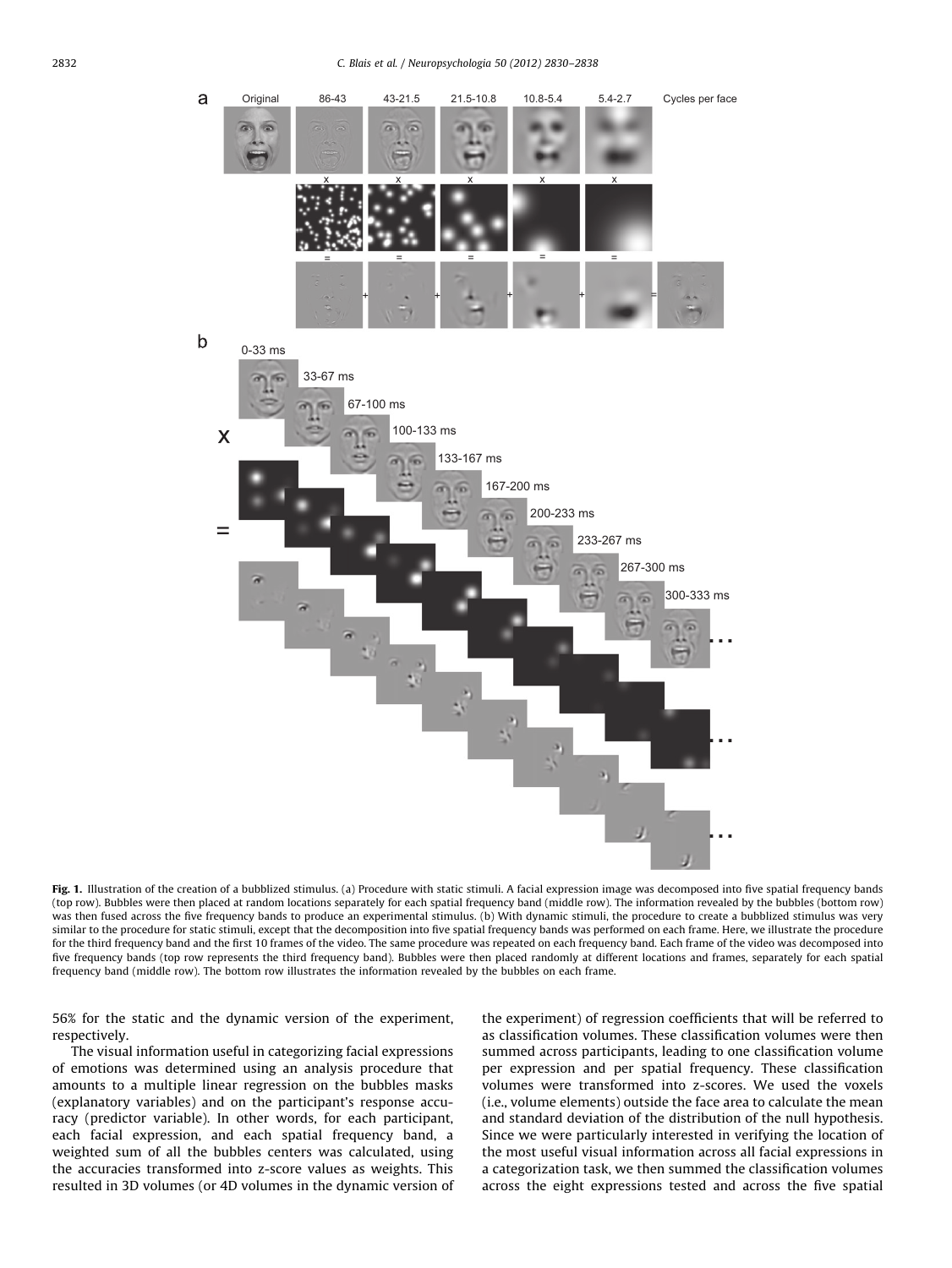<span id="page-3-0"></span>frequency bands, and we normalized the resulting classification volumes by dividing them by the square root of 40 (i.e., 8 expressions  $\times$  5 spatial frequency bands). We then smoothed the 2D classification volume (or classification planes) using a Gaussian window with a FWHM of 28.3 pixels (equivalent to the spatial extent of the bubbles that revealed the information at second finest scale) and the 3D classification volume using a Gaussian window with a FWHM of 28.3 pixels on the spatial dimension and of 6.1 frames on the temporal dimension (equivalent to the temporal extent of the bubbles that revealed the information at second finest scale); and we transformed one last time the pixels (or voxels) of the classification plane (or volume) into z-scores, using the pixels (or voxels) outside the face area to calculate the mean and standard deviation of the distribution of the null hypothesis. In order to determine if the facial information significantly correlated with accuracy, we applied the Pixel test  $(p<0.05, Z_{\text{crit}}=3.76$  and 4.31 for the classification plane and classification volume, respectively) to the classification images and movies. The statistical threshold provided by this test corrects for multiple comparisons while taking the spatial correlation inherent to structured images into account [\(Chauvin,](#page-7-0) [Worsley, Schyns, Arguin, & Gosselin, 2005](#page-7-0)). The classification plane and classification volume are displayed in Fig. 2a and b, respectively. The non-significant pixels are depicted in gray, and the different colors indicate the z-score values of the significant pixels (and voxels).

A quick visual inspection of the classification plane and volume reveals that the eye and mouth regions are the most important facial areas. To further characterize the information available in the classification plane and classification volume in terms of facial features, we conducted a region-of interest (i.e., ROI) analysis on six facial areas (i.e., the eyes, the eyebrows, the frown lines, the nose, the nasolabial folds, and the mouth; see inset in [Fig. 3](#page-4-0)). In the first part of this analysis, we were interested in verifying the relative importance of the different face areas and in comparing the result obtained for dynamic and static stimuli. We therefore collapsed the classification volume on the temporal dimension.

# 3.2. ROI analysis without the time dimension

We kept only the portion of the static and dynamic "classification planes'' that corresponded to the highest 5% regression coefficients. This ensured that the same number of pixels was considered for the ROI analysis on the data from the static and the dynamic version of the experiment. We then calculated, separately for the static and the dynamic classification planes, the proportion of the total number of these pixels that fall on each facial feature, and divided this proportion by the total number of pixels in that feature, thus normalizing the proportion for feature size (e.g., [Gibson, Lazareva, Gosselin, Schyns, & Wasserman, 2007](#page-7-0)). The results of this analysis are summarized in [Fig. 3](#page-4-0). For both static and dynamic facial expressions of emotions, the mouth area is more important than the eye area (i.e., 8.56 and 15.51 times more important on average for the static and the dynamic stimuli, respectively). To make sure that the average classification planes reflected the strategy of most participants rather than only a few participants, we created 1000 classification planes using random subsamples of 20 participants (results are robust to changes in the size of this subsample of participants). We calculated the average of the z-score values for the mouth area and for the eye area, and we calculated the ratio of these two values (mouth/eyes). The ratios were higher than one (i.e., mouth  $>$  eyes) on 99.6% of the



Fig. 2. Classification plane obtained with the static stimuli (a) and classification volume obtained with the dynamic stimuli (b). The areas depicted in color were significantly correlated with accuracy. (For interpretation of the references to color in this figure legend, the reader is referred to the web version of this article.)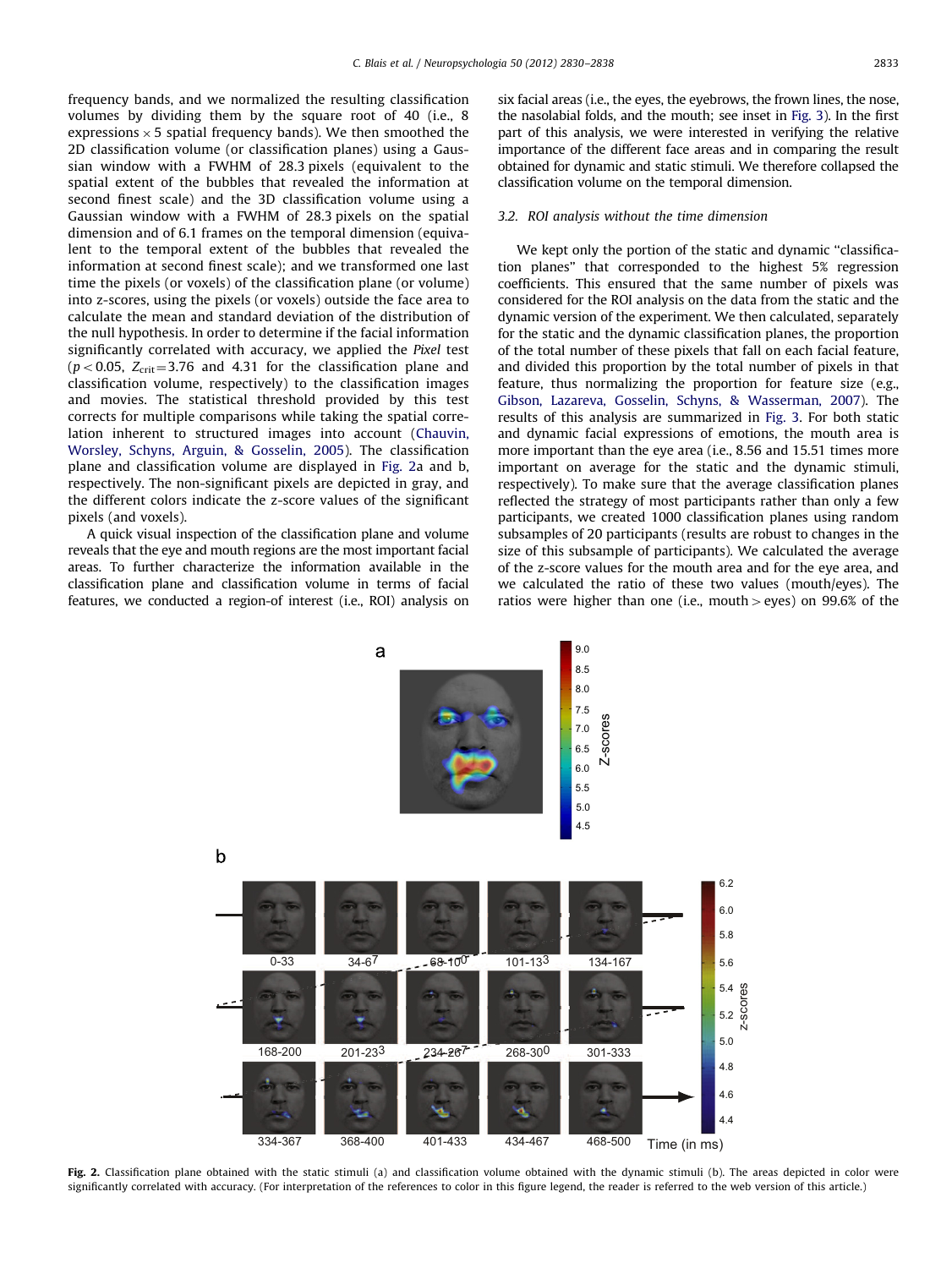<span id="page-4-0"></span>

Fig. 3. ROI analysis calculated on the classification plane (i.e., static stimuli) and on the classification volume (i.e., dynamic stimuli). The time frames of the classification volume were collapsed in order to compare the relative importance of each area for the static and dynamic stimuli. The figure indicates the probability that a significant pixel falls on each ROI. The delimitation of each ROI is shown in the inset of Fig. 4.

dynamic classification images and on 100% of the static classification images. We also verified that this result was not an artifact of the smoothing applied on our classification planes by performing the same analysis on unsmoothed classification planes. The mouth remained more important than the eye area on 96.7% of the dynamic classification planes and on 100% of the static classification planes.

# 3.3. ROI analysis with the time dimension

We then examined in what order the different facial features became useful for the categorization of dynamic facial expressions. We calculated for each frame of the 3D classification volume, the proportion of the total number of significant pixels (i.e., as determined with the Pixel test) that fell on each facial feature across the frames and divided this proportion by the total number of pixels in that feature. The relative importance of each facial feature across time is displayed in Fig. 4. The mouth is the first area to become useful for the discrimination of facial expressions, around 100 ms after stimulus onset. The left eye and the eyebrows are the second areas to become useful (around 234 ms after stimulus onset), followed by the frown lines and the nasolabial folds (around 368 ms after stimulus onset). Except for a short period of time between 268 and 333 ms, the mouth remains the most useful area throughout the stimulus presentation. We also looked at the relative importance of the mouth and the ''metropolitan'' eye area by grouping the eyes, the frown lines, and the eyebrows (see the dotted black curve in Fig. 4). Again, except for a short period of time around 300 ms after stimulus onset, the mouth remains the most useful area throughout stimulus duration.

Thus, in both ROI analyses, the mouth is the most useful area when it comes to discriminating facial expressions of emotions. It is conceivable that the mouth was particularly informative in the set of stimuli we used, or that the parameters used in our experiments affected the participants' strategy, and that our results overestimate the importance of the mouth area. To test this, we reanalyzed the data of [Smith et al. \(2005\)](#page-8-0) with the same



Fig. 4. ROI analysis across time on the classification volume. The figure indicates, for each time frame, the proportion of significant pixels on each ROI.

procedure as described above. These authors also applied the Bubbles method (i.e., the same version we used in our study with the static stimuli) in a discrimination task of facial expressions of emotions. However, they used a completely different set of stimuli (the California Facial Expressions – i.e., CAFE – database; [Dailey, Cottrell, & Reilly, 2001\)](#page-7-0) with a slightly different subset of facial expressions (i.e., they did not use the pain expression). Moreover, they adjusted the performance differently from what we did. They manipulated the number of bubbles such that accuracy was approximately equal (i.e., accuracy threshold of 75%) across the seven facial expressions. Here, we decided to allow accuracy to vary across the expressions to prevent the number of bubbles from becoming a cue for discriminating between facial expressions of emotions (i.e., the average accuracy was not controlled separately for each expression, but was instead controlled across expressions; the accuracy threshold was of 56%). Another difference between the experiment of [Smith et al. \(2005\)](#page-8-0) and ours was the stimulus duration. They displayed the stimuli until the participant's response, whereas we displayed the stimuli for 500 ms. Because the aim of [Smith et al.](#page-8-0) [\(2005\)](#page-8-0) was to verify which information was useful in categorizing each facial expression, they analyzed each expression and spatial scale independently. Here, we re-analyzed their data to reveal the information that was useful across all expressions irrespective of spatial scale.

## 3.4. Reanalysis of [Smith et al. \(2005\)](#page-8-0)

Similarly to our study, their experiment provided one classification plane per expression and per frequency band. We therefore added the five frequency bands and the seven expressions of their classification planes, we smoothed the resulting classification plane using a Gaussian window with a FWHM of 28.3 pixels, and we z-scored it using the pixels outside the face area to calculate the mean and standard deviation of the distribution of the null hypothesis. The resulting classification plane is presented in [Fig. 5](#page-5-0). The pixels with the highest regression coefficients (i.e., we kept the same number of pixels as displayed in [Fig. 2](#page-3-0)a) are displayed in colors. These results, which are quite consistent with our own, clearly show that the mouth area is favored over the eye area during the categorization of facial expressions.

# 4. Discussion

We examined what visual information is most useful in discriminating the basic facial emotions and pain from one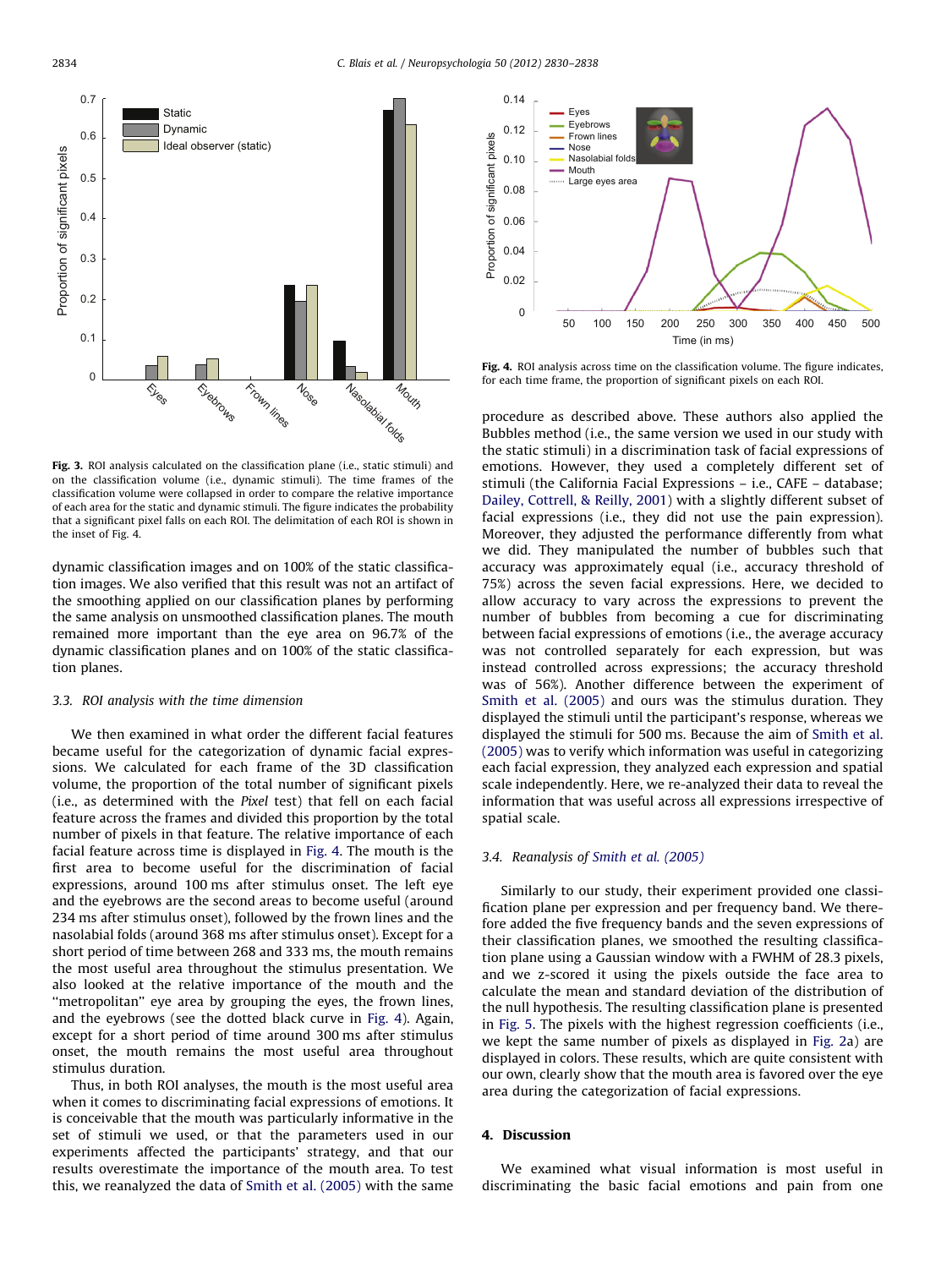<span id="page-5-0"></span>

Fig. 5. Classification plane obtained with the data of [Smith et al. \(2005\)](#page-8-0). The pixels depicted in color were those with the highest z-score values (i.e., we display the same number of pixels that used for the ROI analysis on the static version of our study). (For interpretation of the references to color in this figure legend, the reader is referred to the web version of this article.)

another using the Bubbles technique. We observed a clear preference for the mouth for both static and dynamic stimuli. The results obtained for the discrimination of dynamic facial expressions also show that the mouth remains the most useful area throughout the stimulus duration. We also replicated our finding in a re-analysis of the data from [Smith et al. \(2005\)](#page-8-0) despite very different experimental parameters: the stimulus set used, the variance of performance across expressions (i.e., constant in the experiment from Smith and colleagues, varying in our experiments), and the stimulus duration.

Our findings may appear inconsistent with the eye movement literature, which shows a roughly equal sampling of the eye and mouth areas (e.g., [Eisenbarth & Alpers, 2011;](#page-7-0) [Jack et al., 2009\)](#page-7-0), but they need not be. There is a partial dissociation between where the eye fixations land and what visual information is actually processed ([Arizpe et al., 2012](#page-7-0); [Jonides, 1981](#page-7-0); [Posner, 1980;](#page-8-0) see however, [Rayner, 1998](#page-8-0); [Deubel](#page-7-0) & [Schneider, 2003;](#page-7-0) [Godjin &](#page-7-0) [Theeuwes, 2003](#page-7-0)). The eyes are smaller than the mouth, and are therefore represented by higher spatial frequencies. They may thus need to be processed within the fovea, since the high density of cones found in this area of the retina makes it more suitable for processing high spatial frequencies. The mouth, which is represented by lower spatial frequencies, may be adequately processed in parafoveal regions and may thus also be processed while the eye fixations land close to the eye area. In other words, when the eye fixations fall on the eye area, both the eye and the mouth area may be processed, whereas when the eye fixations fall on the mouth area, only the mouth area may be processed. This could explain why the proportion of fixations falling on the eye and on the mouth area is similar even if the mouth area is more useful than the eye area for the recognition of facial expressions.

Why is the mouth area more important than any other facial area for the accurate categorization of facial expressions of basic emotions? One conceivable explanation for this finding is that the mouth is the most informative area of the face (i.e., it contains more signal). To verify this possibility, we submitted an ideal observer – a model observer that uses all the available information optimally – to the same static facial discrimination task as our human observers (e.g., see [Smith et al., 2005\)](#page-8-0). The classification plane of the model observer reveals which areas of the face are informative in discriminating the expressions from one another.

# 4.1. Ideal observer analysis on static facial expressions

On each trial, the model observer was presented with a stimulus of the experiment that we conducted with the human observers. The same mask of bubbles was applied to the face and Gaussian white noise was added to the stimulus in order to keep the average accuracy at the same level as the one used with the humans, i.e., 56%. The amount of noise was adjusted on a trialby-trial basis using QUEST [\(Watson & Pelli, 1983\)](#page-8-0). The same mask of bubbles was also applied to all the other faces of the stimulus set, and the ideal observer calculated the correlation between the target stimulus presented and every other face. The facial expression of the face that had the highest correlation with the target stimulus was the model's response. We then computed the classification plane of the ideal observer using the same procedure as explained in [Section 3](#page-1-0) (see Fig. 6).

The model observer mostly used the mouth and eye areas, confirming that these face areas are the most informative when it comes to discriminating the expressions included in our study from one another. Most importantly, the ideal observer shows that the mouth area contains more information than the eye area (see also [Fig. 3\)](#page-4-0). This may explain at least in part why this area was used most by human participants. However, a more rigorous analysis of the similarities and differences in the visual extraction strategies of human observers and of the model observer reveals that the relative utilization of the mouth and the eyes is different for the ideal observer and for the human participants. Indeed, the ratio of the proportion of diagnostic pixels (i.e., top 5% pixels) that fell on the mouth vs. on the eye area was much greater for human participants (i.e., 8.56 and 15.51 on average for the static and dynamic stimuli, respectively) than for the ideal observer (i.e., 3.08). To test if the ratio of the mouth vs. eyes utilization was statistically significantly higher for the humans than for the ideal observer, we created 1000 classification planes using random subsamples of 20 participants (results are robust to changes in the size of this subsample of participants), and calculated the ratios of the average of the z-scores in the mouth area and in the eye area. We compared the ratio found in each of these classification planes to the one found for the ideal observer, and performed



Fig. 6. Classification plane obtained by the ideal observer with the static stimuli. The areas depicted in color were significantly correlated with accuracy. (For interpretation of the references to color in this figure legend, the reader is referred to the web version of this article.)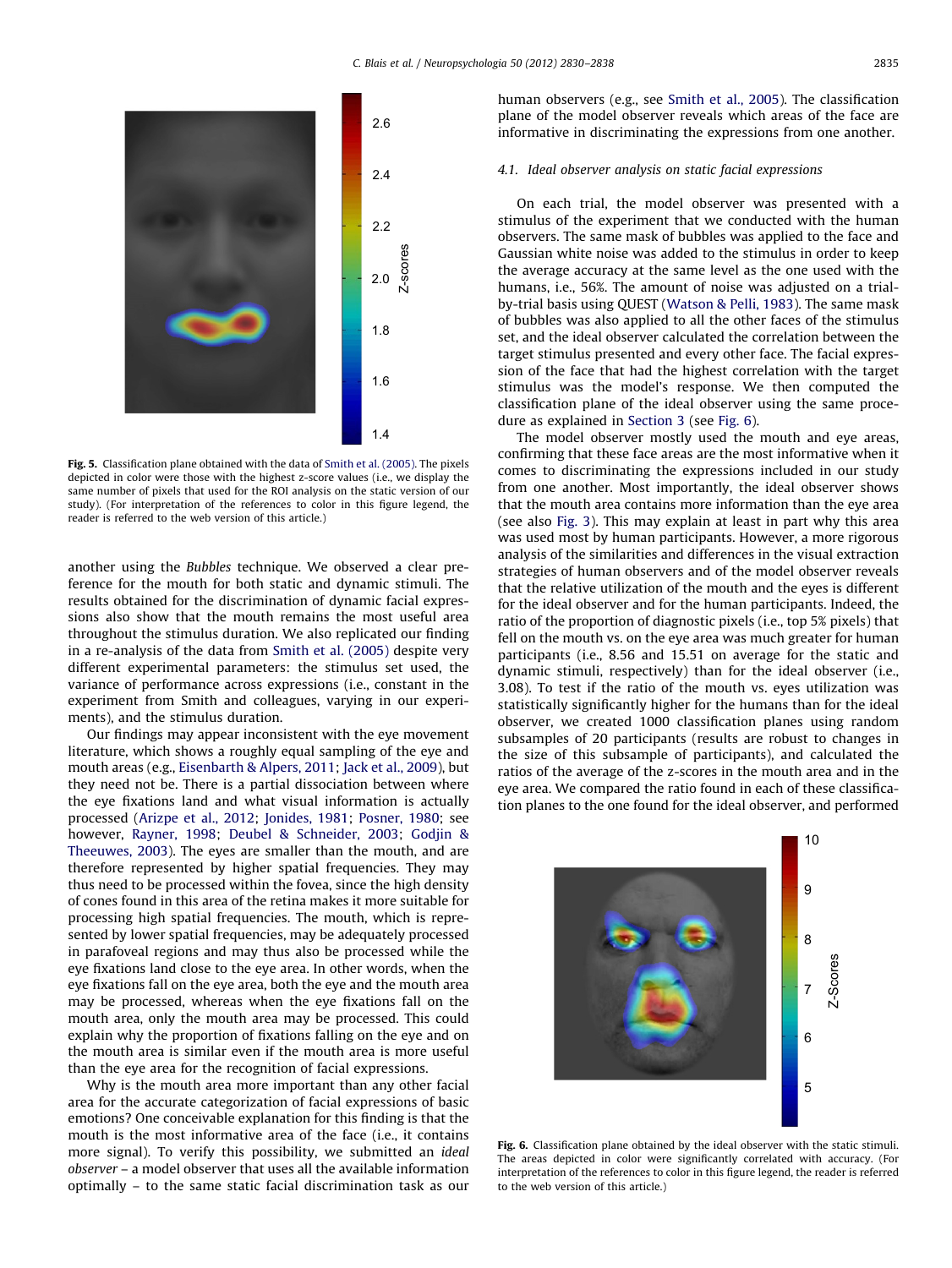a sign test on the result of this comparison. This analysis indicated a significant difference between the ratio of the mouth and eyes utilization for the humans and for the ideal observer ( $p < 0.001$ ) for both static and dynamic stimuli). Again, we made sure that this result was not an artifact of the smoothing of our classification planes by repeating the analysis on unsmoothed classification planes: A significant difference was again found between the ratio of the mouth and eyes utilization for the humans and for the ideal observer ( $p < 0.001$ ). Thus, pixel-wise, informativity does not account entirely for the human preference for the mouth. What else then could explain this preference?

One possibility comes from the inherently dynamic nature of facial expressions. It may be the case that the movements of the mouth contain much more information for the discrimination of natural facial expressions than the movements of any other facial area. Moreover, the human brain may have learned to use these motion cues to discriminate facial expressions and remnants of this strategy may influence how humans recognize static facial expressions. To test the first part of this hypothesis, we measured how the amplitude of the movements in different areas of the expressive face varies across our dynamic stimuli.

## 4.2. Motion analysis on the dynamic facial expressions

We first calculated, using a three-step search method [\(Koga,](#page-7-0) [Linuma, Hirano, Iijima,](#page-7-0) [& Ishiguro, 1981\)](#page-7-0) with a spatial granularity of 10  $\times$  10 pixels, the surface-based motion occurring between each step of two frames in our dynamic faces (the results of this analysis are robust to parameter changes). This resulted in one motion vector for each  $10\times 10$  area of our stimuli. We then calculated the amplitude of those vectors and, finally, we calculated the variance of these amplitudes for each area across all the stimuli and averaged these values across all frames (see Fig. 7). The variance values were transformed into z-scores using the average and the standard deviations of the variances across all the facial areas. The more variance there is in an area across all stimuli, the more this area gives information about the expression portrayed. It is clear, from this analysis, that the mouth area is by far the most informative for the categorization of all the expressions.

Therefore, the greater utilization of the mouth area in comparison to the eye area by the human observers could be explained in part by the mouth area conveying most of the movement



Fig. 7. Relative variance of the amplitude of motion in different areas of a face across all the dynamic stimuli tested (i.e., 80 stimuli: 8 expressions  $\times$  10 identities). The pixels depicted in color were the 5% pixels with the highest z-score values. (For interpretation of the references to color in this figure legend, the reader is referred to the web version of this article.)

information in dynamic stimuli. As proposed above, it is possible that the brain has elaborated a strategy over the course of its development that is suitable for dynamic expressions, since they appear in an ecological environment. Whenever the brain is exposed to a facial expression categorization task, a similar strategy is used no matter the state – static or dynamic – of the expressions. We are not suggesting that facial expression recognition relies only on motion cues, but that the importance of movement for the memory representations of facial expressions of emotions should not be underestimated. If this hypothesis is true, the facial expressions would benefit from being represented by neurons that integrate both the movement and the shape of an object. Interestingly, the superior temporal sulcus (STS), a region of the cortex that has been proposed as a site of integration for these two kinds of information ([Vaina, Solomon,](#page-8-0) [Chowdhury, Sinha, & Beliveau, 2001\)](#page-8-0), is involved in the processing of both static ([Furl, van Rijsbergen, Treves, Friston, & Dolan,](#page-7-0) [2007;](#page-7-0) [Haxby, Hoffman, & Gobbini, 2000](#page-7-0); [Narumoto, Okada,](#page-7-0) [Sadato, Fukui,](#page-7-0) & [Yonekura, 2001;](#page-7-0) [Pessoa & Padmala, 2007;](#page-8-0) [Tsuchiya, Kawasaki, Oya, Howard, & Adolphs, 2008\)](#page-8-0) and dynamic facial expressions ([Ishai, 2008;](#page-7-0) [Said, Moore, Engell, Todorov, &](#page-8-0) [Haxby, 2010](#page-8-0)).

# 4.3. A strategy for a system with a limited capacity

Another potential explanation for the greater utilization of the mouth area by the human observers in comparison to the ideal observer may be the limited capacity of the human visual system ([Levin](#page-7-0) & [Simons, 1997;](#page-7-0) [Simons & Rensink, 2005\)](#page-8-0). Indeed, with limited capacity, a strategy whereby the most informative area is favored at the expense of other areas may be selected. The more resources are available, the more the other areas – for instance the second most informative area, the eyes – receive processing. This could also explain, at least in part, why an underutilization of the eye area has often been reported in clinical populations that show a deficit in facial expression recognition. Patients suffering from a brain lesion or from brain dysfunction related to facial expression recognition most likely have less visual resources to devote to facial expression discrimination than does the healthy population. They could have just enough resources to process the mouth but not the mouth and the eyes. Since the mouth is very informative, the patients are capable of performing the task. However, since the eyes also convey crucial information, they are impaired compared to healthy individuals. This last proposition is congruent with the relative difficulty of revealing a deficit in basic emotion recognition in the autistic population ([Adolphs,](#page-7-0) [Sears,](#page-7-0) & [Piven, 2001;](#page-7-0) [Baron-Cohen et al., 1997;](#page-7-0) [Grossman, Klin,](#page-7-0) [Carter,](#page-7-0) [& Volkmar, 2000](#page-7-0); [Ogai et al., 2003;](#page-7-0) [Ozonoff, Pennington, &](#page-7-0) [Rogers, 1990;](#page-7-0) [Prior, Dahlstrom, & Squires, 1990](#page-8-0); Spezio et al., 2007a,b; [Teunisse & de Gelder, 1994;](#page-8-0) [Volkmar, Sparrow, Rende, &](#page-8-0) [Cohen, 1989](#page-8-0)) and, therefore, the need to use very sensitive tasks—for instance the facial expression megamix [\(Humphreys,](#page-7-0) [Minshew, Leonard, & Behrmann, 2007\)](#page-7-0). Interestingly, this population has been shown to underutilize the eye area compared to healthy individuals and to rely more on the mouth area during the processing of the facial expression of basic emotions ([Spezio](#page-8-0) [et al., 2007a;](#page-8-0) [2007b\)](#page-8-0).

Of course, the two explanations proposed above, in Sections 4.2 and 4.3, are speculative and more research will be needed to understand why the mouth area is so important for the recognition of the facial expression of basic emotions. It will also be important to use techniques other than Bubbles because each technique employed to probe the use of visual information may interact with this use of information.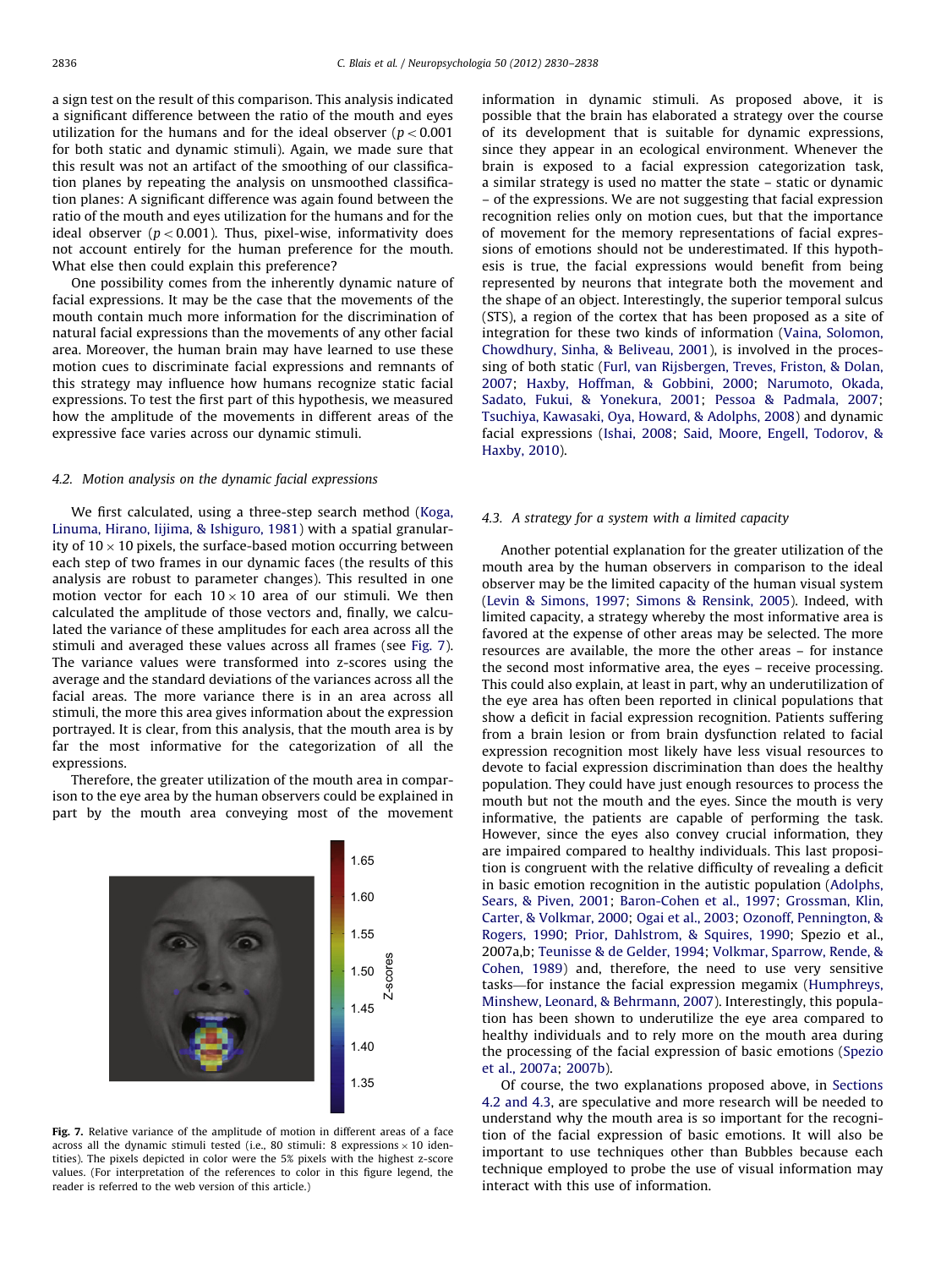# <span id="page-7-0"></span>4.4. Conclusion

Even if our results show that humans use the mouth area more than the eye area to discriminate the basic facial expressions from one another, the importance of the eye area should not be underestimated. Our participants effectively used the eye area, though less so than the mouth area. In fact, the eye area is the most important visual cue for the recognition of fear (Adolph et al., 2005; [Smith et al., 2005;](#page-8-0) Gosselin, Spezio, Tranel, & Adolphs, 2011). Tasks using composite facial expressions (e.g., smiling mouth with angry eyes) show that the top and the bottom parts of facial expressions interact to create the final percept of the facial emotion. This is consistent with our finding that both the eye and the mouth areas are useful for the recognition of facial expressions. Moreover, research suggests that the eye area becomes more important when recognizing complex mental states (Baron-Cohen et al., 1997). Thus, our aim here is not to negate the importance of the eye area in the field of Social Neuroscience but, rather, to rehabilitate the importance of the mouth area for the recognition of facial expressions.

# Aknowledgements

We would like to thank Marie Smith for kindly giving us access to her data. This work was supported by grants from the Natural Sciences and Engineering Research Council of Canada (CRSNG) to Frédéric Gosselin and by a scholarship from the Fonds Québécois de Recherche sur la Nature et les Technologies (FQRNT) to Caroline Blais.

# References

- Adolphs, R., Gosselin, F., Buchanan, T. W., Tranel, D., Schyns, P. G., & Damasio, A. R. (2005). A mechanism for impaired fear recognition after amygdala damage. Nature, 433, 68–72.
- Adolphs, R., Sears, L., & Piven, J. (2001). Abnormal processing of social information from faces in autism. Journal of Cognitive Neuroscience, 13, 232–240.
- Arizpe, J., Kravitz, D. J., Yovel, G., & Baker, C. I. (2012). Start position strongly influences fixation patterns during face processing: difficulties with eye movements as a measure of information use. PLoS One, 7, e31106, [http://dx.](dx.doi.org/10.1371/journal.pone.0031106) [doi.org/10.1371/journal.pone.0031106](dx.doi.org/10.1371/journal.pone.0031106).
- Baron-Cohen, S., Wheelwright, S., & Jolliffe, T. (1997). Is there a ''language of the eyes''? Evidence from normal adults and adults with autism or Asperger syndrome. Visual Cognition, 4, 311–331.
- Bassili, J. N. (1979). Emotion recognition: the role of facial movement and the relative importance of upper and lower areas of the face. Journal of Personality and Social Psychology, 37, 2049–2058.
- Batki, A., Baron-Cohen, S., Wheelwright, S., Connellan, J., & Ahluwalia, J. (2000). Is there an innate gaze module? Evidence from human neonates. Infant Behavior and Development, 23, 223–229.
- Brainard, D. H. (1997). The psychophysics toolbox. Spatial Vision, 10, 433–436.
- Bukach, C. M., Bub, D. N., Gauthier, I., & Tarr, M. J. (2006). Perceptual expertise effects are not all or none: spatially limited perceptual expertise for faces in a case of prosopagnosia. Journal of Cognitive Neuroscience, 18, 48–63.
- Bukach, C. M., LeGrand, R., Kaiser, M., Bub, D. N., & Tanaka, J. W. (2008). Preservation of mouth region processing in two cases of prosopagnosia. Journal of Neuropsychology, 2, 227–244.
- Burt, P., & Adelson, E. (1983). The Laplacian pyramid as a compact image code. IEEE Transactions on Communications, 31, 532–540.
- Caldara, R., Rossion, B., Mayer, E., Smith, M., Gosselin, F., & Schyns, P. G. (2005). Does prosopagnosia take the eyes out from faces? Evidence for a defect in the use of diagnostic facial information in a single-case. Journal of Cognitive Neuroscience, 17, 1–15.
- Chauvin, A., Worsley, K. J., Schyns, P. G., Arguin, M., & Gosselin, F. (2005). Accurate statistical tests for smooth classification images. Journal of Vision, 5, 659–667.
- Coleman, J. (1949). Facial expressions of emotion. Psychological Monographs, 63, 1–296.
- Cunningham, D.W., Kleiner, M., Bülthoff, H.H., & Wallraven, C. (2004). The components of conversational facial expressions. Proceedings of the first symposium on applied perception in graphics and visualization, [http://dx.doi.](dx.doi.org/doi:10.1145/1012551.1012578) [org/10.1145/1012551.1012578](dx.doi.org/doi:10.1145/1012551.1012578).
- Dailey M., Cottrell G.W., Reilly J. (2001). California facial expressions, CAFE. Unpublished digital images, University of California, San Diego, Computer Science and Engineering Department.
- Darwin, C. (1965). The expression of the emotions in man and animals. London: John Murray.
- Deubel, H., & Schneider, W. X. (2003). Delayed saccades, but not delayed manual aiming movements, require visual attention shifts. Annals of the New York Academy of Sciences, 1004, 289–296.
- Dunlap, K. (1927). The role of the eye muscles and mouth muscles in the expression of emotions. Genetic Psychology Monographs, 2, 199–233.
- Ekman, P. (1982). Emotion in the human face ((2nd ed.)). Cambridge, UK: Cambridge University Press.
- Eisenbarth, H., & Alpers, G. W. (2011). Happy mouth and sad eyes: scanning emotional facial expressions. Emotion, 11, 860–865.
- Farroni, T., Csibra, G., Simion, F., & Johnson, M. H. (2002). Eye contact detection in humans from birth. Proceedings of the National Academy of Sciences, 99, 9602–9605.
- Frois-Wittman, J. (1930). The judgement of facial expression. Journal of Experimental Psychology, 13, 113–151.
- Furl, N., van Rijsbergen, N. J., Treves, A., Friston, K. L., & Dolan, R. J. (2007). Experience-dependant coding of facial expression in superior temporal sulcus. Proceedings of the National Academy of Science, 104, 13485–13489.
- Gibson, B., Lazareva, O. F., Gosselin, F., Schyns, P. G., & Wasserman, E. A. (2007). Non-accidental properties underlie shape recognition in mammalian and nonmammalian vision. Current Biology, 17, 336–340.
- Godjin, R., & Theeuwes, J. (2003). Parallel allocation of attention prior to the execution of saccade sequences. Journal of Experimental Psychology: Human Perception and Performance, 29, 882–896.
- Gosselin, F., & Schyns, P. G. (2001). Bubbles: a technique to reveal the use of information in recognition. Vision Research, 41, 2261–2271.
- Gosselin, F., Spezio, M. L., Tranel, D., & Adolphs, R. (2011). Asymmetrical use of eye information from faces following unilateral amygdala damage. Social Cognitive and Affective Neuroscience, 6, 330–337.
- Grossman, J. B., Klin, A., Carter, A. S., & Volkmar, F. R. (2000). Verbal bias in recognition of facial emotions in children with Asperger syndrome. Journal of Child Psychology and Psychiatry, 41, 213–225.
- Hainline, L. (1978). Developmental changes in visual scanning of face and non-face patterns by infants. Journal of Experimental Child Psychology, 25, 90–115.
- Haith, M., Bergman, T., & Moore, M. (1977). Eye contact and face scanning in early infancy. Science, 198, 853–855.
- Hanawalt, N. (1944). The role of the upper and lower parts of the face as the basis for judging facial expressions: II. In posed expressions and ''candid camera'' pictures. Journal of General Psychology, 31, 23–36.
- Harms, M., Martin, A., & Wallace, G. L. (2010). Facial emotion recognition in autism spectrum disorders: a review of behavioral and neuroimaging studies. Neuropsychological Review, 20, 290–322.
- Haxby, J., Hoffman, E., & Gobbini, M. (2000). The distributed neural human system for face perception. Trends in Cognitive Science, 4, 223–233.
- Hughes, H. C., Fendrich, R., & Reuter-Lorenz, P. A. (1990). Global versus local processing in the absence of low spatial frequencies. Journal of Cognitive Neuroscience, 2, 272–282.
- Humphreys, K., Avidan, G., & Behrmann, M. (2007). A detailed investigation of facial expression processing in congenital prosopagnosia as compared to acquired prosopagnosia. Experimental Brain Research, 176(2), 356–373.
- Humphreys, K., Minshew, N., Leonard, G. L., & Behrmann, M. (2007). A fine-grained analysis of facial expression processing in high-functioning adults with autism. Neuropsychologia, 45, 685–695.
- Ishai, A. (2008). Let's face it: it's a cortical network. NeuroImage, 40, 415–419.
- Jack, R. E., Blais, C., Scheepers, C., Schyns, P., & Caldara, R. (2009). Cultural confusions show that facial expressions are not universal. Current Biology, 19, 1543–1548.
- Jonides, J. (1981). Voluntary versus automatic control over the minds eyes movement. In J. L. A. Baddeley (Ed.), Attention and Performance IX. Hillsdale, NJ: Erlbaum.
- Koga, T., Linuma, K., Hirano, A., Iijima, Y., & Ishiguro, T. (1981). Motion compensated interframe coding for video conferencing. Proceedings of national telecommunication conference., New Orleans, 5.3.1–5.3.5.
- Lee, J., Gosselin, F., Wynn, J. K., & Green, M. F. (2011). How do schizophrenia patients use visual information for decoding facial emotion? Schizophrenia Bulletin, 37, 1001–1008.
- Levin, D. T., & Simons, D. J. (1997). Failure to detect changes to attended objects in motion pictures. Psychonomic Bulletin & Review, 4, 501-506.
- Maurer, D. (1985). Infants' perception of facedness. In: T. Field, & M. Fox (Eds.), Social perception in infants. Norwood, NI: Ablex.
- Mehrabian, A. (1968). Communication without words. Psychology Today, 2, 53–56.
- Narumoto, J., Okada, T., Sadato, N., Fukui, K., & Yonekura, Y. (2001). Attention to emotion modulates fMRI activity in human right superior temporal sulcus. Cognitive Brain Research, 12, 225–231.
- Nummenmaa, T. (1964). The language of the face (Jyvaskyla studies in education, psychology, and social research). Finland: Jyvaskyla.
- Nusseck, M., Cunningham, D. W., Wallraven, C., & Bülthoff, H. H. (2008). The contribution of different facial regions to the recognition of conversational expressions. Journal of Vision, 8, 1–23.
- Ogai, M., Matsumoto, H., Suzuki, K., Ozawa, F., Fukuda, R., Uchiyama, I., Suckling, J., Isoda, H., Mori, N., & Takei, N. (2003). fMRI study of recognition of facial expressions in high-functioning autistic patients. Neuroreport, 14, 559–563.
- Ozonoff, S., Pennington, B. F., & Rogers, S. J. (1990). Are there emotion perception deficits in young autistic children? Journal of Child Psychology and Psychiatry, 31, 343–361.